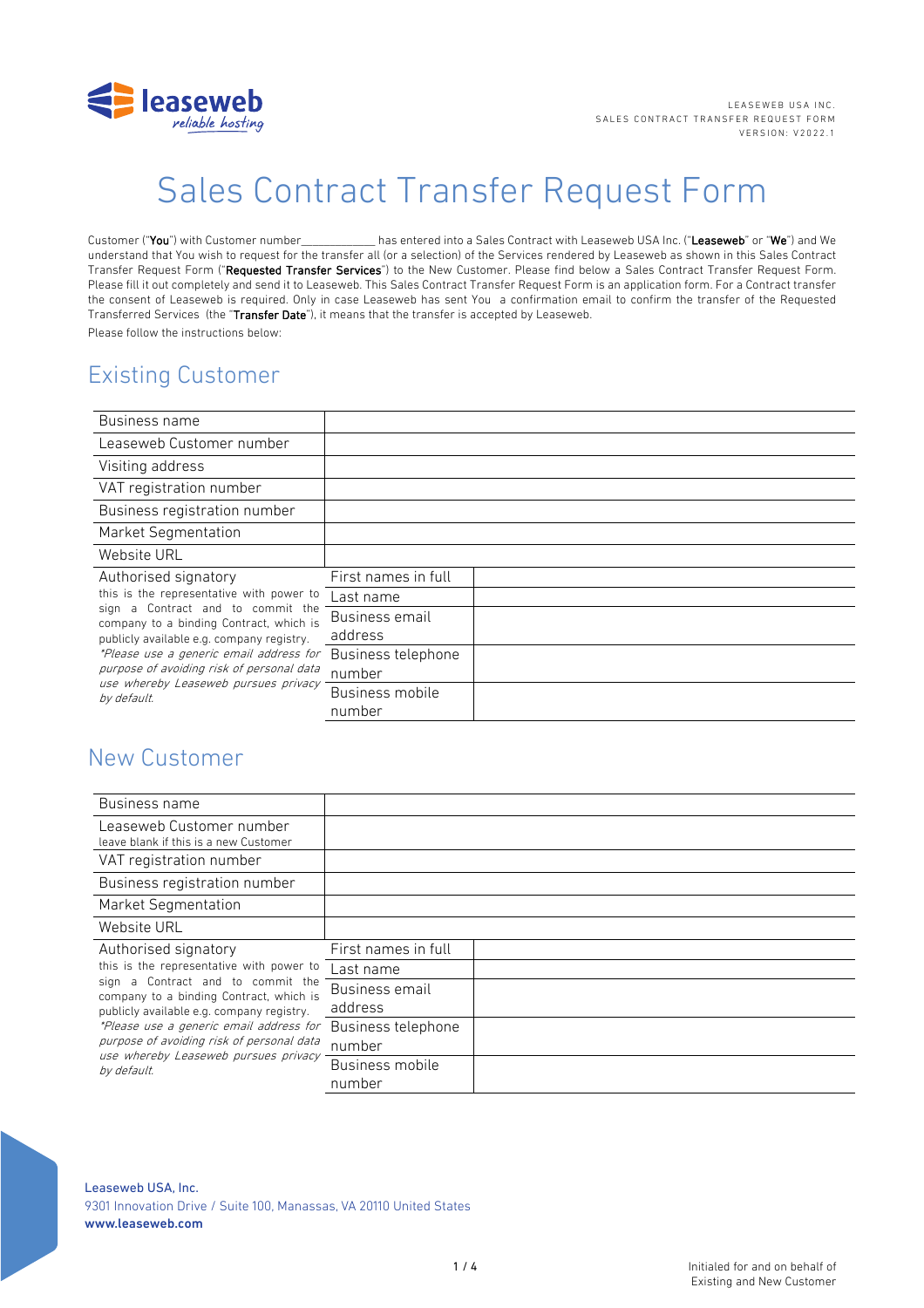

# New Customer

### Visiting address

| Address                |  |
|------------------------|--|
| Zipcode                |  |
| City                   |  |
| Country                |  |
| Postal address         |  |
| Address                |  |
| Zipcode                |  |
| City                   |  |
| Country                |  |
| <b>Billing address</b> |  |
| Address                |  |
| Zipcode                |  |
| City                   |  |
| Country                |  |

| Primary contact person<br>(if not the same as authorized<br>signatory) | First names in full |  |
|------------------------------------------------------------------------|---------------------|--|
|                                                                        | Last name           |  |
|                                                                        | Business email      |  |
|                                                                        | address             |  |
|                                                                        | Business telephone  |  |
|                                                                        | number              |  |
|                                                                        | Business mobile     |  |
|                                                                        | number              |  |
| Technical department contact                                           | Business email      |  |
|                                                                        | address             |  |
|                                                                        | Business telephone  |  |
|                                                                        | number              |  |
| Financial department contact                                           | Business email      |  |
|                                                                        | address             |  |
|                                                                        | Business telephone  |  |
|                                                                        | number              |  |
|                                                                        |                     |  |

# Requested Transfer Services:

### All Services:

YES, requested transfer for all Services

NO, requested transfer for the following Services:

Leaseweb USA, Inc. 9301 Innovation Drive / Suite 100, Manassas, VA 20110 United States www.leaseweb.com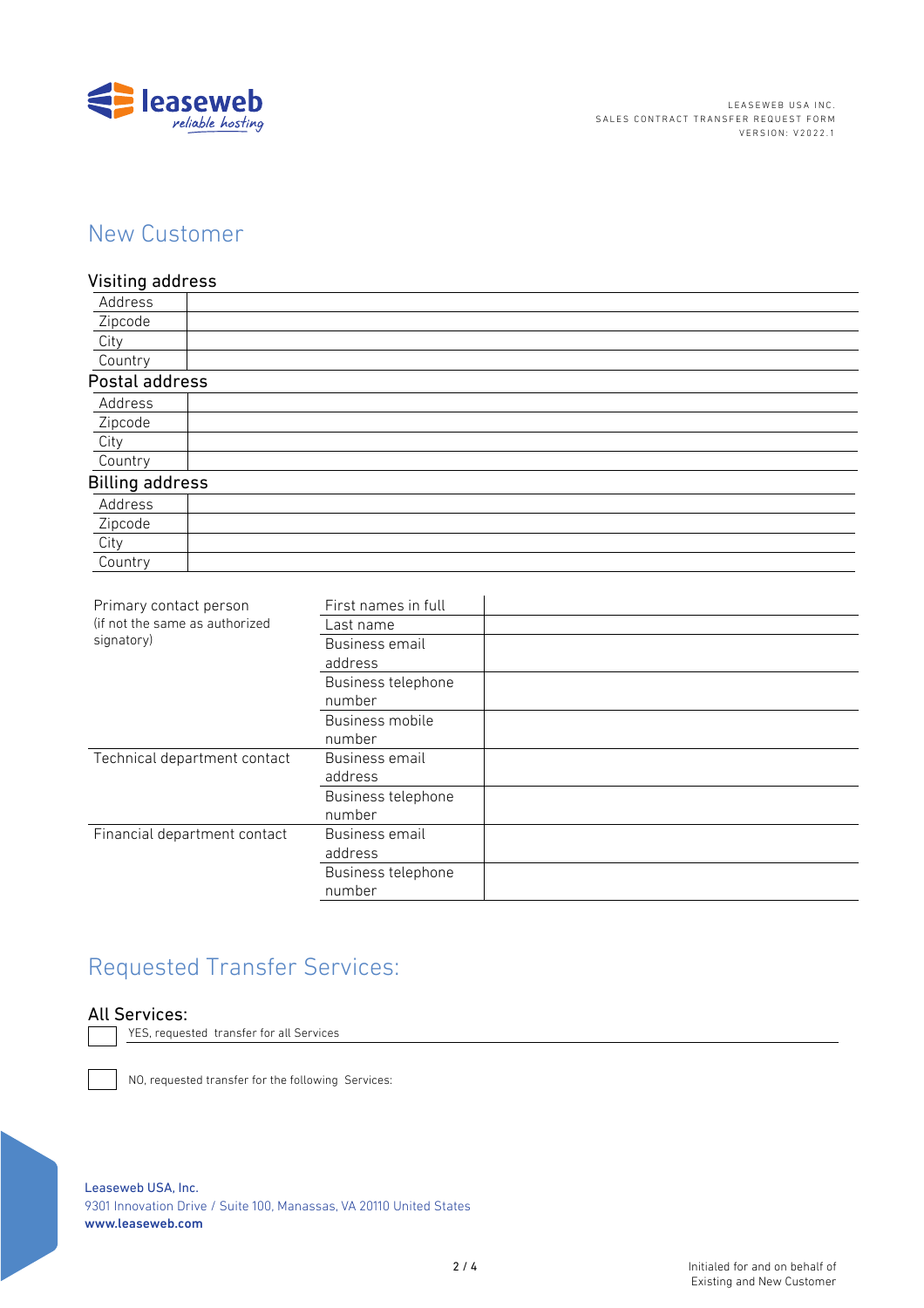

### Requested Transfer Services (specify Service(s) ID's):

The Service ID can be found in the Customer Portal

| .ن |                                                                                                                                                                                                                                |
|----|--------------------------------------------------------------------------------------------------------------------------------------------------------------------------------------------------------------------------------|
| 4. |                                                                                                                                                                                                                                |
| b. |                                                                                                                                                                                                                                |
|    | the contract of the contract of the contract of the contract of the contract of the contract of the contract of the contract of the contract of the contract of the contract of the contract of the contract of the contract o |

Please attach a separate overview signed by both parties if more space is required

#### Reason for Requested Transfer of Services above:

- Sale of Business including the Requested Transfer of Services based on a Purchase Asset agreement  $\bullet$ including existing supplier contracts, please add and provide such contracts for proof.
- Other, namely  $\bullet$

### Leaseweb only accepts Sales Contract Transfer Request once per calendar year, unless Customer provides specific circumstances for exemption that you need to proof to Leaseweb case by case.

#### Terms and conditions:

#### 1. ASSIGNMENT AND TRANSFER: SUBJECT TO APPROVAL

1.1. Under the conditions precedent that (i) Leaseweb grants its written consent and cooperation by means of its email confirmation; and (ii) Existing Customer has paid all sums that are due and payable by Customer to Leaseweb, Existing Customer herewith assigns and Leaseweb agrees to the transfer to New Customer, and New Customer herewith accepts from Existing Customer, the Requested Transfer Services and all of Existing Customer's rights and obligations towards Leaseweb under the Sales Contract, with effect from the Transfer Date.

#### 2 APPLICABLE CONTRACT DOCUMENTATIONS

2.1. New Customer is aware that Leaseweb applies B2B Sales Terms and Conditions, which B2B Sales Terms and Conditions include provisions to ensure compliance with the General Data Protection Regulation, and Acceptable Use Policies with respect to the use of its Services and that such are applicable to - and part of - the Requested Transfer Services. New Customer is further aware that the scope and nature of the services offered by Leaseweb are set forth in the Services Specifications, that the performance parameters or service levels with respect to the services offered by Leaseweb are set forth in the Support and Service Levels; and that such are applicable to -and part of- the Requested Transfer Services

2.2. Existing Customer and New Customer hereby assume and agree that as from the Transfer Date the Sales Terms and Conditions, the Policies, Services Specifications, Support and Service Levels and the applicable privacy statement have been made available electronically and are published at https://www.leaseweb.com/legal.

#### 3. LIABILITY

3.1. Existing Customer will remain liable for payments before Transfer Date as well as for payments after Transfer Date in the event the New Customer does not fulfill its payment obligation for the Transferred Services.

3.2. After Transfer Date, New Customer will be liable for the payments of all the Requested Transfer Services.

#### 4. NON-ASSIGNMENT

4.1. If any Special Conditions as special contract rights were mutually agreed upon between Leaseweb and the Existing Customer, these Special Conditions are not eligible for any assignment. As a result, these Special Conditions will not deemed to be assigned or transferred to New Customer and the New Customer is not entitled to any Special Conditions that were agreed with the Existing Customer.